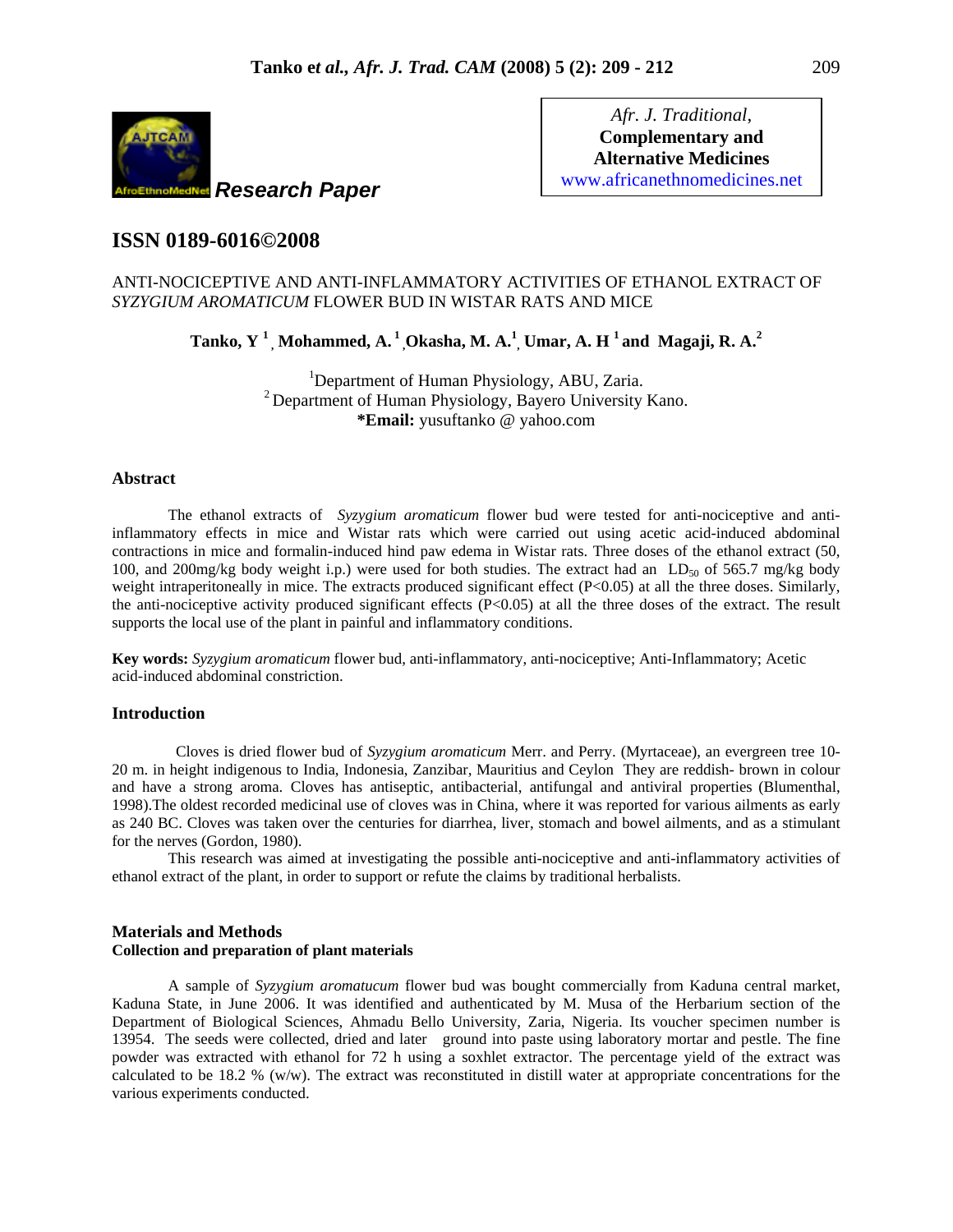The ethanol extract obtained was subjected to preliminary phytochemical screening, to identify the chemical constituents. The methods of analysis employed were those described by Brain and Turner (1974).

#### **Experimental animals**

Adult Wistar rats of both sexes weighing between 160-190g and adult Swiss albino mice of both sexes weighing between 20-25g were used for the experiments. The animals were maintained under normal laboratory condition of humidity, temperature  $(25\pm2~^0C)$  and light (12 h: 12 h night) for 7 days, and allowed free access to food and water *ad libithum*.

#### Acute toxicity study (LD<sub>50</sub>)

 This was conducted by using the method described by Lorke (1983). In the initial phase, mice were divided into 3 groups of three and treated with the ethanol extract of the plant at doses of 10.0, 100.0 and 1000.0mg extract/ kg body weight intraperitoneally (i.p.) and were then observed for 24 hrs for signs of toxicity including death .In the final phase, mice were divided into 4 groups of one mouse each and treated with the ethanol extract at doses of 200, 400, 800 and 1600 mg / kg body weight i.p. The LD<sub>50</sub> was calculated from the results of the final phase as the square root of the product of the lowest lethal dose and the highest non-lethal dose, i.e the geometric mean of the consecutive doses which 0 and 100% survival rates were recorded.

## **Anti-inflammatory activity**

 Adult Wistar rats were divided into 5 groups of 5 rats in each group. The first group served as negative control (normal saline i.p.) while the second, third and the forth groups received different doses of the extract (50,100 and 200 mg/kg body weight, i.p.*)* respectively while the fifth group received the reference drug Diclofenac (25mg/kg i.p.). Thirty mins later all the groups were administered 50 µl of a 2.5 % solution of formalin, subcutaneously under the plantar surface of the left hind-paw. An increase in the rats' hind paw linear diameter induced by subplantar injection of formalin was use as the measure of acute inflammation (Winter et al., 1963). The paw diameter was measured with the aid of a vernier caliper at 1, 2, 3, 4, and 5h, after the injection of formalin. The difference between the readings at time 1h and different time interval was taken as the thickness of edema (Hess and Milong, 1972).

Inhibition (%) = Mean paw diameter (control )- Mean paw diameter (treated)  $x$  100 Mean paw diameter (control)

#### **Analgesic activity**

The test was carried out using the method of Koster et al. (1959). Different concentrations of the extract (50, 100, and 200mg/kg.) were given intraperitoneally.Thirty minutes after treatment, the mice were injected intraperitoneally with 0.6 % acetic acid solution to induce characteristic writhing. Piroxicam (20mg/kg *i.p*) was used as a reference drug while the control group received normal saline. Five minutes after Acetic acid injection, mice were placed in individual cages and the number of abdominal contractions was counted for each mouse for a period of 10 mins. Percentage inhibition of writhing was calculated using the formula:

Inhibition (%) = <u>Mean number of writhings (control</u>)- Mean No. of writhings (test) x 100 Mean number of writhing (control)

# **Statistical analysis**

All data were expressed as the mean  $\pm$  S.E.M. Data was subjected to ANOVA. Differences in means were considered to be significant when P<0.05 as described by Duncan et al*.. (*1977).

## **Results**

Phytochemical screening of the extract revealed the presence of: flavonoids, resins, glycosides, tannins,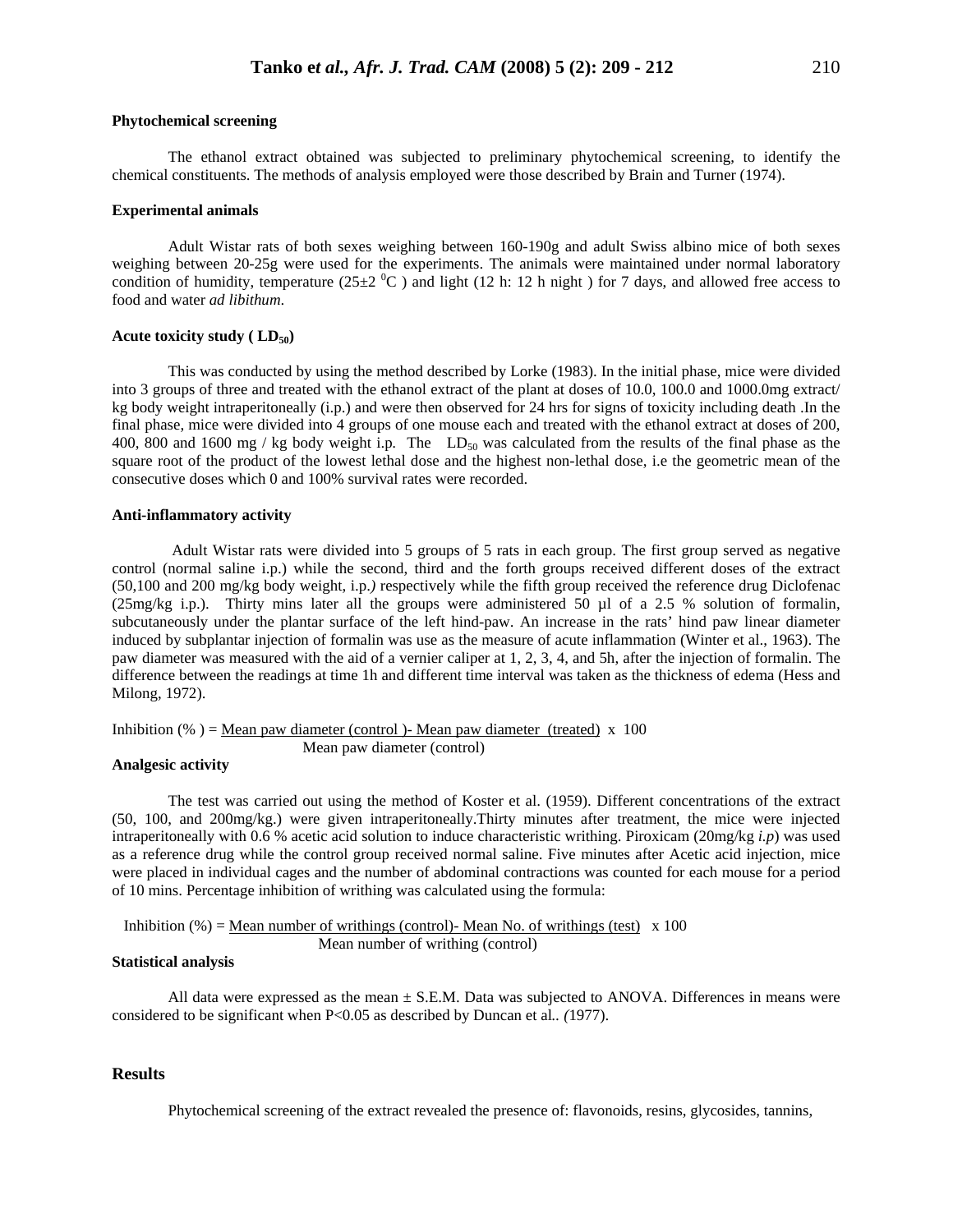saponin and alkaloids. The signs of toxicity were first noticed after 2-6 hours of extract administration. There was decreased locomotor activity and sensitivity to touch and jerking. Also there was decreased feed intake, tachypnoea and prostration after 14 hrs of extracts administration. The median lethal dose  $(LD<sub>50</sub>)$  in mice was calculated to be 565.7 mg/kg

The ethanol extract of *S. aromatucum* suppressed the paw oedema induced by formalin in rats as shown in Table 1. The extract produced 42, 45 and 52% inhibition respectively. The highest activity was obtained the dose of 200mg/kg. The mean latency of nociceptive responses to abdominal constriction is summarized in Table 2. The extract significantly exerted a protective effect on acetic acid-induced abdominal constriction. The extract produced 75, 66 and 65% inhibition respectively. The highest activity resides at the lowest dose of 50mg/kg.

| Treatment groups<br>$(n=5)$       | Dose<br>(mg/kg) |                                     |                               | Oedema diameter(cm)            |                                |                                                           |
|-----------------------------------|-----------------|-------------------------------------|-------------------------------|--------------------------------|--------------------------------|-----------------------------------------------------------|
|                                   |                 | 1 <sub>h</sub>                      | 2 <sub>h</sub>                | 3h                             | 4h                             | 5h                                                        |
| Normal Saline                     | 10ml/kg         | $0.734 \pm 0.16$                    | $0.802 \pm 0.125$             | $0.784 \pm 0.125$              | $0.784\pm$<br>0.1252           | $0.722 \pm$<br>0.144                                      |
| Syzygium<br>aromaticum<br>Extract | 50              | $0.422 \pm$<br>$0.074$ <sup>a</sup> | $0.452 \pm 0.054$<br>a        | $0.430 \pm 0.0402$<br>a        | $0.424 \pm 0.038$ <sup>a</sup> | $0.416\pm$<br>$0.042$ <sup>a</sup>                        |
| Syzygium<br>aromaticum<br>Extract | 100             | $0.444 \pm$<br>$0.042$ <sup>a</sup> | $0.416 \pm 0.072$<br>a        | $0.408 + 0.0715$<br>a          | $0.402 \pm 0.693$<br>a         | $(42\% )$<br>$0.398 \pm$<br>$0.067$ <sup>a</sup><br>(45%) |
| Syzygium<br>aromaticum<br>Extract | 200             | $0.424 \pm$<br>$0.074$ <sup>a</sup> | $0.358 \pm 0.063$<br>a        | $0.352 \pm 0.058$ <sup>a</sup> | $0.350 \pm 0.603$<br>a         | $0.350 \pm$<br>0.603 <sup>a</sup><br>(52%)                |
| Diclofenac                        | 25              | $0.59 \pm 0.045$<br>ns.             | $0.61 \pm 0.045$ <sup>a</sup> | $0.61 \pm 0.0224$ <sup>a</sup> | $0.63 \pm 0.447$ <sup>a</sup>  | $0.64 \pm 0.045$<br>a<br>$(11\%)$                         |

**Table: 1:** Effect of ethanol extract *Syzygium aromaticum* flower bud on formalin-induced paw oedema in rats

Each value is mean  $\pm$ SEM of 5 rats  $\degree$ p<0.05; compared to control NS: statistically not significant Figures in parentheses represent percentage inhibition of anti-inflammatory activity.

**Table 2:** Effect of ethanol extract of *Syzygium aromaticum* Flower bud given intraperitoneally on acetic acid-induced abdominal Writhing contraction in mice

| Treatment $(i.p.)$ Dose $(mg/kg)$      |            | No. of abdominal<br><b>Contractions</b> | % inhibition |  |
|----------------------------------------|------------|-----------------------------------------|--------------|--|
| Norma saline                           | 10ml/kg    | $23.8 \pm 2.41$                         |              |  |
| Syzygium aromaticum                    | 50         | $6.0 \pm 0.77$ <sup>c</sup>             | 75%          |  |
| Syzygium aromaticum                    | 100        | $8.0 \pm 0.70$ <sup>a</sup>             | 66%          |  |
| Syzygium aromaticum                    | <b>200</b> | $8.25 \pm 3.01^{\mathrm{b}}$            | 65%          |  |
| Piroxicam<br><b>TT</b> 1<br>$\sim$ 1 1 | 20         | $6.3 \pm 1.80^c$<br>$\alpha$ $\alpha$   | 74%          |  |

Values of abdominal contraction are mean  $\pm$  SEM. n = 5 Values are statistically significant compared to control

#### **Discussion**

The effect of the ethanol extracts of *S. aromaticum on* anti-inflammatory and analgesic activities